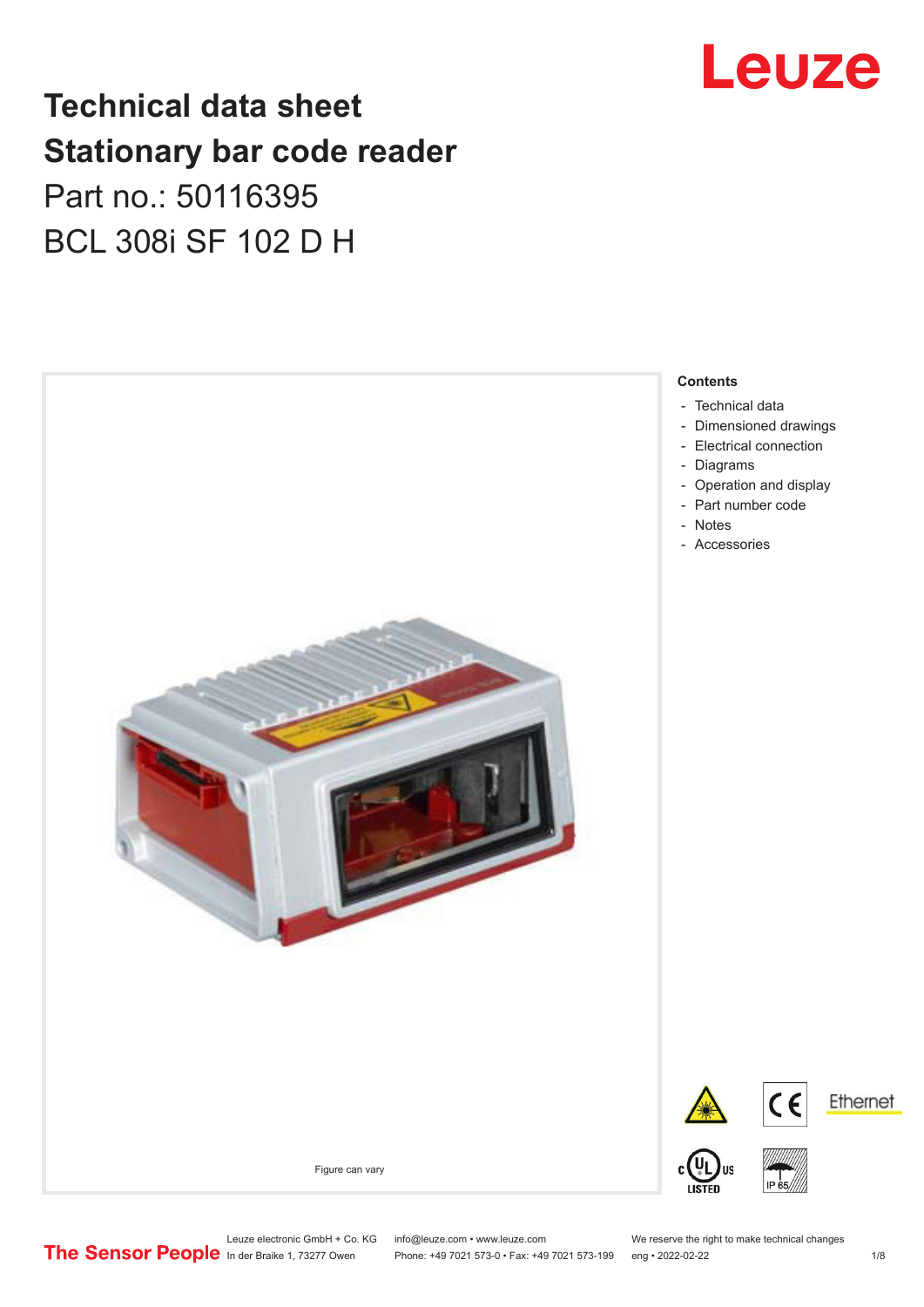### <span id="page-1-0"></span>**Technical data**

## Leuze

| <b>Basic data</b>                |                           |  |
|----------------------------------|---------------------------|--|
| <b>Series</b>                    | <b>BCL 300i</b>           |  |
| <b>Special version</b>           |                           |  |
| <b>Special version</b>           | Heating                   |  |
| <b>Functions</b>                 |                           |  |
| <b>Functions</b>                 | Alignment mode            |  |
|                                  | AutoConfig                |  |
|                                  | AutoControl               |  |
|                                  | AutoReflAct               |  |
|                                  | Code fragment technology  |  |
|                                  | Heating                   |  |
|                                  | <b>LED</b> indicator      |  |
|                                  | Reference code comparison |  |
| <b>Characteristic parameters</b> |                           |  |

#### **MTTF** 110 years **Read data Code types, readable** 2/5 Interleaved Codabar Code 128 Code 39 Code 93 EAN 8/13 GS1 Databar Expanded GS1 Databar Limited GS1 Databar Omnidirectional UPC **Scanning rate, typical** 1,000 scans/s **Bar codes per reading gate, max. number** 64 Piece(s)

#### **Optical data**

| <b>Reading distance</b>                         | $100470$ mm                |
|-------------------------------------------------|----------------------------|
| Light source                                    | Laser, Red                 |
| Wavelength                                      | 655 nm                     |
| Laser class                                     | 1, IEC/EN 60825-1:2014     |
| <b>Transmitted-signal shape</b>                 | Continuous                 |
| Usable opening angle (reading field<br>opening) | 60°                        |
| <b>Modulus size</b>                             | $0.30.5$ mm                |
| <b>Reading method</b>                           | Line scanner               |
| <b>Beam deflection</b>                          | Via rotating polygon wheel |
| Light beam exit                                 | Front                      |
|                                                 |                            |

#### **Electrical data**

**Protective circuit** Polarity reversal protection

**Performance data** Supply voltage  $U_B$ **Power consumption, max.** 27 W

18 ... 30 V, DC

| Inputs/outputs selectable                      |       |
|------------------------------------------------|-------|
| Output current, max.                           | 60 mA |
| Number of inputs/outputs selectable 2 Piece(s) |       |
| Input current, max.                            | 8 mA  |
|                                                |       |

| <b>Interface</b>             |                                                                                               |
|------------------------------|-----------------------------------------------------------------------------------------------|
| Type                         | Ethernet                                                                                      |
| <b>Ethernet</b>              |                                                                                               |
| <b>Architecture</b>          | Client                                                                                        |
|                              | Server                                                                                        |
| <b>Address assignment</b>    | <b>DHCP</b>                                                                                   |
|                              | Manual address assignment                                                                     |
| <b>Transmission speed</b>    | 10 Mbit/s                                                                                     |
|                              | 100 Mbit/s                                                                                    |
| <b>Function</b>              | Process                                                                                       |
| <b>Switch functionality</b>  | Integrated                                                                                    |
| <b>Transmission protocol</b> | TCP/IP, UDP                                                                                   |
| <b>Service interface</b>     |                                                                                               |
| Type                         | <b>USB 2.0</b>                                                                                |
| <b>USB</b>                   |                                                                                               |
| <b>Function</b>              | Configuration via software                                                                    |
|                              | Service                                                                                       |
| <b>Connection</b>            |                                                                                               |
| <b>Number of connections</b> | 1 Piece(s)                                                                                    |
| <b>Connection 1</b>          |                                                                                               |
| <b>Function</b>              | <b>BUS IN</b>                                                                                 |
|                              | <b>BUS OUT</b>                                                                                |
|                              | Connection to device                                                                          |
|                              | Data interface                                                                                |
|                              | PWR / SW IN / OUT                                                                             |
|                              | Service interface                                                                             |
| Type of connection           | Plug connector, It is essential to use a<br>connection unit when commissioning the<br>device. |
| No. of pins                  | 32 -pin                                                                                       |
| <b>Type</b>                  | Male                                                                                          |
| <b>Mechanical data</b>       |                                                                                               |
| Design                       | Cubic                                                                                         |
| Dimension (W x H x L)        | 95 mm x 44 mm x 68 mm                                                                         |
| <b>Housing material</b>      | Metal                                                                                         |
| <b>Metal housing</b>         | Diecast aluminum                                                                              |
| Lens cover material          | Glass                                                                                         |
| Net weight                   | 290 <sub>g</sub>                                                                              |
| <b>Housing color</b>         | Red                                                                                           |
|                              | Silver                                                                                        |
| <b>Type of fastening</b>     | Dovetail grooves                                                                              |
|                              | Fastening on back                                                                             |
|                              | Via optional mounting device                                                                  |
|                              |                                                                                               |

#### **Operation and display**

| Type of display              | I FD                                              |
|------------------------------|---------------------------------------------------|
|                              | Monochromatic graphic display, 128 x 32<br>pixels |
| <b>Number of LEDs</b>        | 2 Piece(s)                                        |
| <b>Type of configuration</b> | Via web browser                                   |

Phone: +49 7021 573-0 • Fax: +49 7021 573-199 eng • 2022-02-22 2 2/8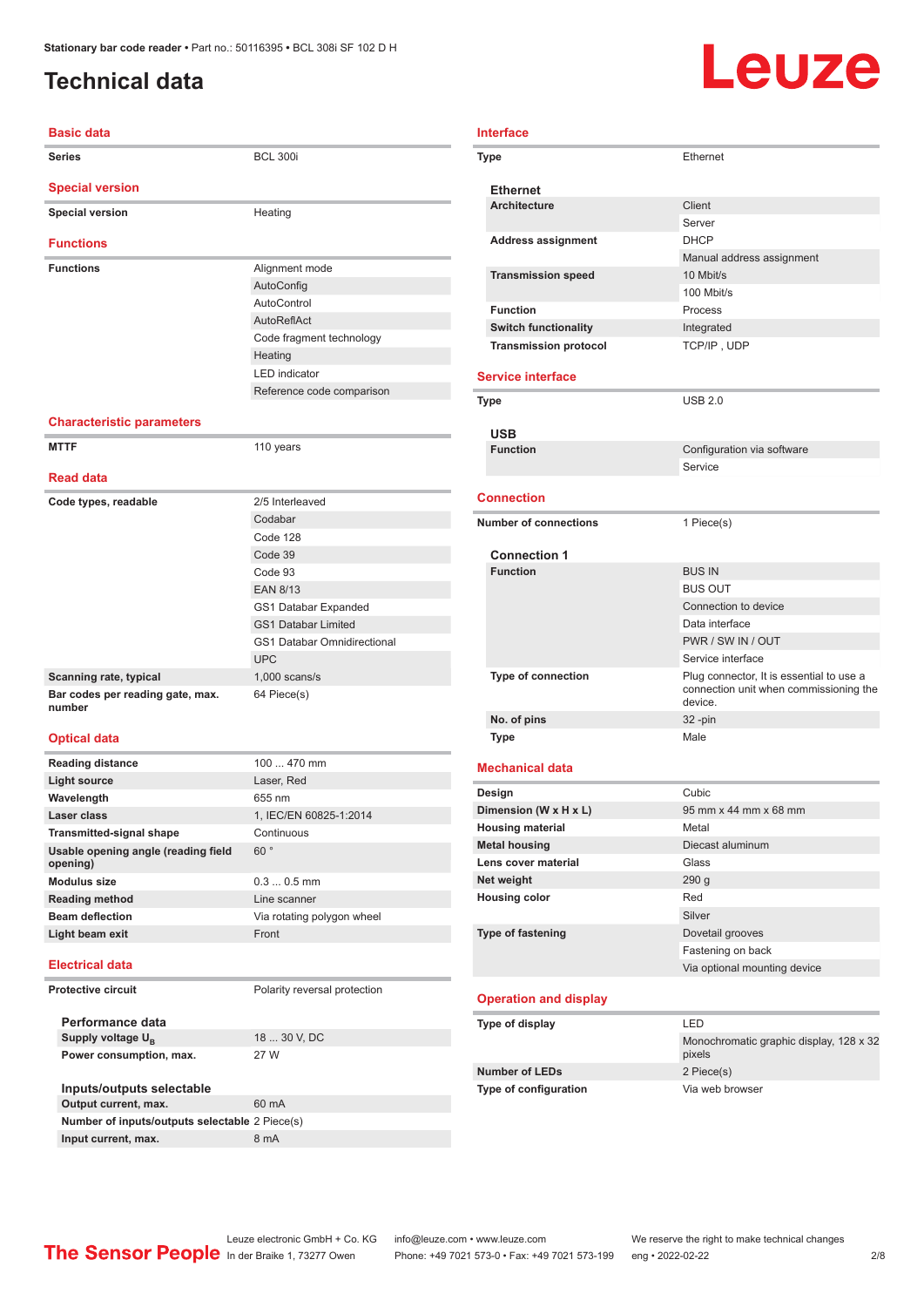### <span id="page-2-0"></span>**Technical data**

## Leuze

#### **Environmental data**

| Ambient temperature, operation     | $-3540 °C$  |
|------------------------------------|-------------|
| Ambient temperature, storage       | $-20$ 70 °C |
| Relative humidity (non-condensing) | $090\%$     |

#### **Certifications**

| Degree of protection                                               | IP 65                    |
|--------------------------------------------------------------------|--------------------------|
| <b>Protection class</b>                                            | Ш                        |
| <b>Certifications</b>                                              | c UL US                  |
| Test procedure for EMC in accordance<br>with standard              | EN 55022                 |
|                                                                    | EN 61000-4-2, -3, -4, -6 |
| Test procedure for shock in<br>accordance with standard            | IEC 60068-2-27, test Ea  |
| Test procedure for continuous shock<br>in accordance with standard | IEC 60068-2-29, test Eb  |
| Test procedure for vibration in<br>accordance with standard        | IEC 60068-2-6, test Fc   |

#### **Classification**

| <b>Customs tariff number</b> | 84719000 |
|------------------------------|----------|
| <b>ECLASS 5.1.4</b>          | 27280102 |
| <b>ECLASS 8.0</b>            | 27280102 |
| <b>ECLASS 9.0</b>            | 27280102 |
| ECLASS 10.0                  | 27280102 |
| <b>ECLASS 11.0</b>           | 27280102 |
| ECLASS 12.0                  | 27280102 |
| <b>ETIM 5.0</b>              | EC002550 |
| <b>ETIM 6.0</b>              | EC002550 |
| <b>ETIM 7.0</b>              | EC002550 |
|                              |          |

#### **Dimensioned drawings**

All dimensions in millimeters





A Optical axis

B M4 thread (5 deep)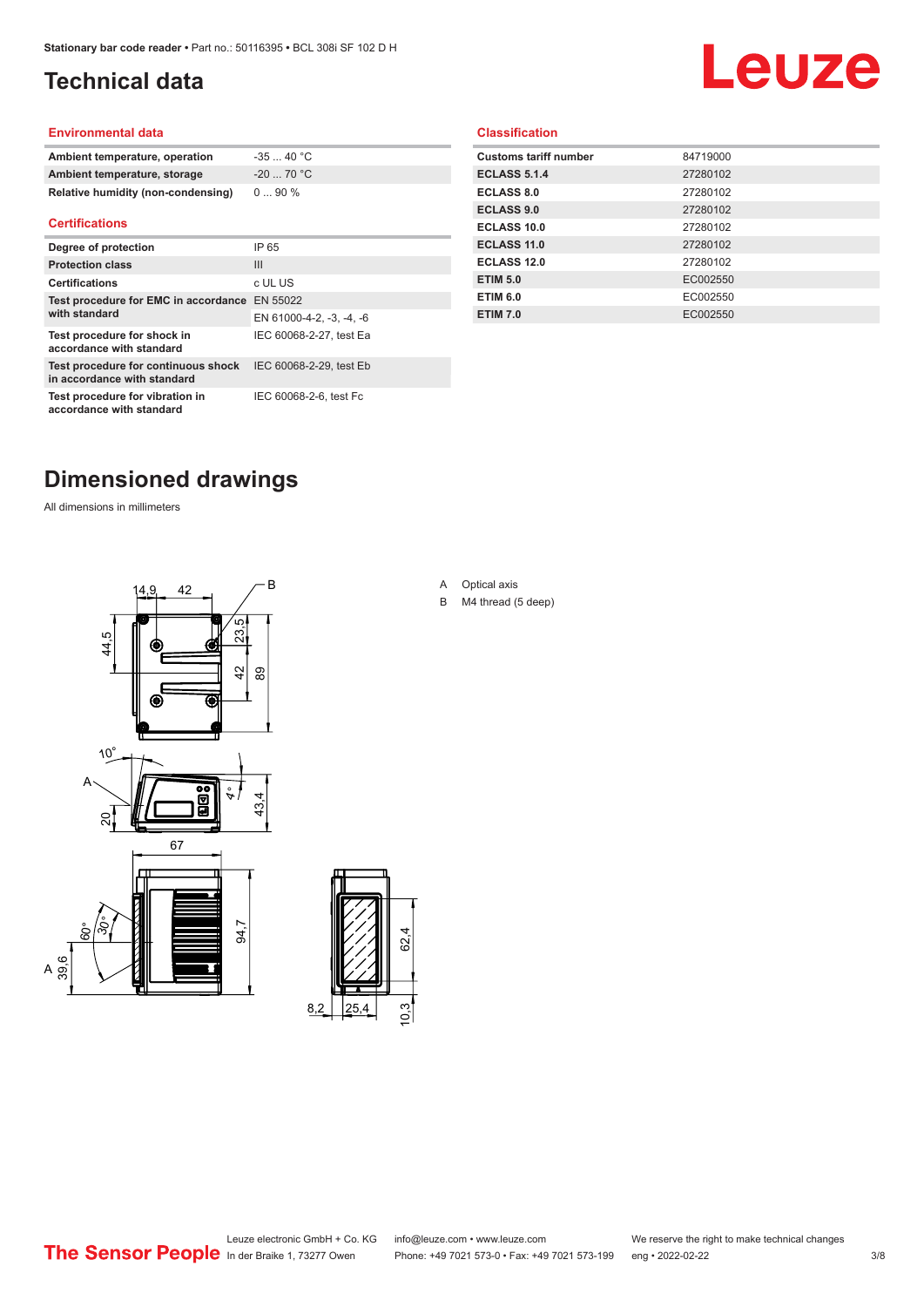#### <span id="page-3-0"></span>**Electrical connection**

## Leuze

#### **Connection 1**

| <b>Function</b>    | <b>BUS IN</b>                                                              |
|--------------------|----------------------------------------------------------------------------|
|                    | <b>BUS OUT</b>                                                             |
|                    | Connection to device                                                       |
|                    | Data interface                                                             |
|                    | PWR / SW IN / OUT                                                          |
|                    | Service interface                                                          |
| Type of connection | Plug connector                                                             |
| Type of connection | It is essential to use a connection unit when<br>commissioning the device. |
| No. of pins        | $32 - pin$                                                                 |
| Type               | Male                                                                       |

#### **Diagrams**

#### Reading field curve



x Reading field distance [mm]

y Reading field width [mm]

### **Operation and display**

| <b>LED</b> |            | <b>Display</b>                        | <b>Meaning</b>                  |
|------------|------------|---------------------------------------|---------------------------------|
|            | <b>PWR</b> | Green, flashing                       | Device ok, initialization phase |
|            |            | Green, continuous light               | Device OK                       |
|            |            | Green, briefly off - on               | Reading successful              |
|            |            | green, briefly off - briefly red - on | Reading not successful          |
|            |            | Orange, continuous light              | Service mode                    |
|            |            |                                       |                                 |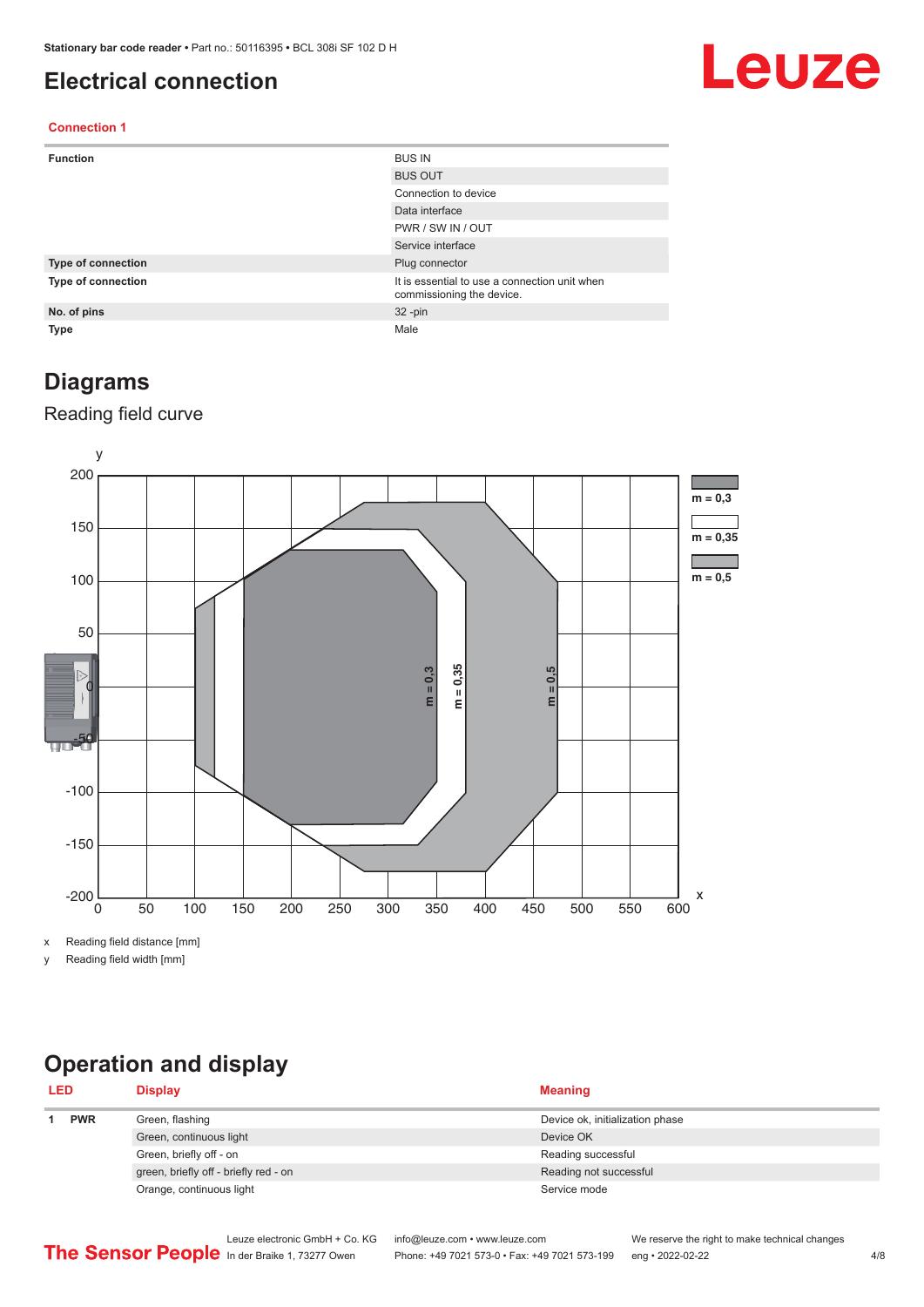#### <span id="page-4-0"></span>**Operation and display**

# Leuze

| LED         |            | <b>Display</b>          | <b>Meaning</b>         |
|-------------|------------|-------------------------|------------------------|
|             | <b>PWR</b> | Red, flashing           | Device OK, warning set |
|             |            | Red, continuous light   | Error, device error    |
| $2^{\circ}$ | <b>BUS</b> | Green, flashing         | Initialization         |
|             |            | Green, continuous light | Bus operation ok       |
|             |            | Red, flashing           | Communication error    |
|             |            | Red, continuous light   | Bus error              |

#### **Part number code**

Part designation: **BCL XXXX YYZ AAA BB CCCC**

| <b>BCL</b>       | <b>Operating principle</b><br>BCL: bar code reader                                                                                                                                                                                       |
|------------------|------------------------------------------------------------------------------------------------------------------------------------------------------------------------------------------------------------------------------------------|
| <b>XXXX</b>      | Series/interface (integrated fieldbus technology)<br>300i: RS 232 / RS 422 (stand-alone)<br>301i: RS 485 (multiNet slave)<br>304i: PROFIBUS DP<br>308i: EtherNet TCP/IP, UDP<br>338i: EtherCAT<br>348i: PROFINET RT<br>358i: EtherNet/IP |
| YY               | <b>Scanning principle</b><br>S: line scanner (single line)<br>R1: line scanner (raster)<br>O: oscillating-mirror scanner (oscillating mirror)                                                                                            |
| z                | <b>Optics</b><br>N: High Density (close)<br>M: Medium Density (medium distance)<br>F: Low Density (remote)<br>L: Long Range (very large distances)<br>J: ink-jet (depending on the application)                                          |
| <b>AAA</b>       | <b>Beam exit</b><br>100: lateral<br>102: front                                                                                                                                                                                           |
| <b>BB</b>        | <b>Special equipment</b><br>D: With display<br>H: With heating<br>DH: optionally with display and heating<br>P: plastic exit window                                                                                                      |
| CCCC             | <b>Functions</b><br>F007: optimized process data structure                                                                                                                                                                               |
| <b>SALE OF A</b> |                                                                                                                                                                                                                                          |

| <b>Note</b>                                                                                       |
|---------------------------------------------------------------------------------------------------|
| Vector A list with all available device types can be found on the Leuze website at www.leuze.com. |

#### **Notes**

| Observe intended use!                                                                                                                                                                                                      |  |  |  |  |  |
|----------------------------------------------------------------------------------------------------------------------------------------------------------------------------------------------------------------------------|--|--|--|--|--|
| $\%$ This product is not a safety sensor and is not intended as personnel protection.<br>↓ The product may only be put into operation by competent persons.<br>♦ Only use the product in accordance with its intended use. |  |  |  |  |  |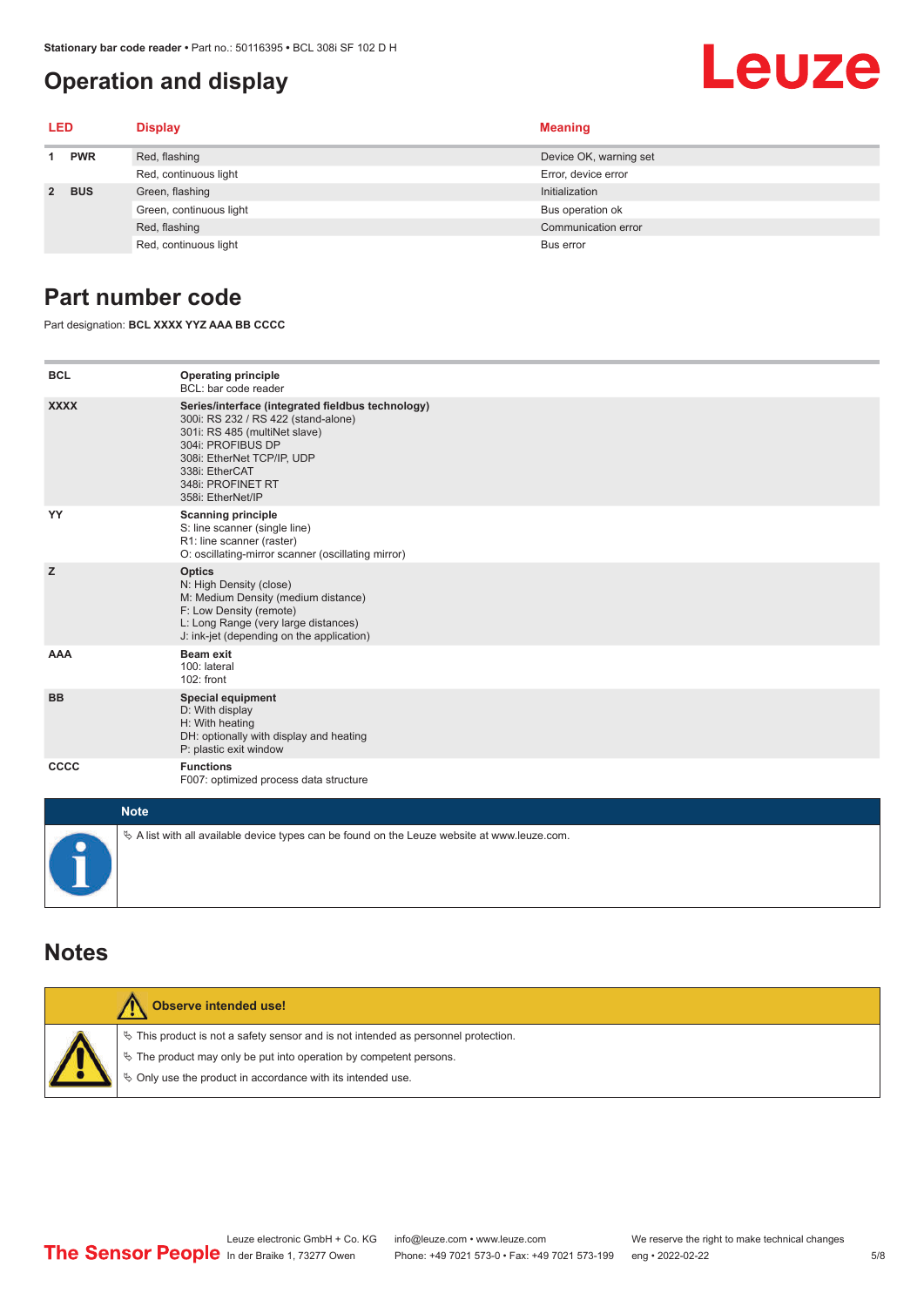#### <span id="page-5-0"></span>**Notes**

|   | <b>ATTENTION! LASER RADIATION - CLASS 1 LASER PRODUCT</b>                                                                                                                                                                                                  |
|---|------------------------------------------------------------------------------------------------------------------------------------------------------------------------------------------------------------------------------------------------------------|
|   | The device satisfies the requirements of IEC/EN 60825-1:2014 safety requlations for a product of laser class 1 and complies with 21 CFR 1040.10 except<br>for conformance with IEC 60825-1 Ed. 3., as described in Laser Notice No. 56, dated May 8, 2019. |
| 美 | $\&$ Observe the applicable statutory and local laser protection regulations.                                                                                                                                                                              |
|   | $\%$ The device must not be tampered with and must not be changed in any way.<br>There are no user-serviceable parts inside the device.<br>Repairs must only be performed by Leuze electronic GmbH + Co. KG.                                               |

#### **Accessories**

#### Connection technology - Connection cables

|      | Part no. | <b>Designation</b>      | <b>Article</b>   | <b>Description</b>                                                                                                                                                                            |
|------|----------|-------------------------|------------------|-----------------------------------------------------------------------------------------------------------------------------------------------------------------------------------------------|
| \ll. | 50132079 | KD U-M12-5A-V1-<br>050  | Connection cable | Connection 1: Connector, M12, Axial, Female, A-coded, 5-pin<br>Connection 2: Open end<br>Shielded: No<br>Cable length: 5,000 mm<br>Sheathing material: PVC                                    |
|      | 50135074 | KS ET-M12-4A-P7-<br>050 | Connection cable | Suitable for interface: Ethernet<br>Connection 1: Connector, M12, Axial, Male, D-coded, 4-pin<br>Connection 2: Open end<br>Shielded: Yes<br>Cable length: 5,000 mm<br>Sheathing material: PUR |

### Connection technology - Interconnection cables

|                           |                                                                                                                                                                                                                                | Part no. | <b>Designation</b>                     | <b>Article</b>        | <b>Description</b>                                                                                                                                                                                                               |
|---------------------------|--------------------------------------------------------------------------------------------------------------------------------------------------------------------------------------------------------------------------------|----------|----------------------------------------|-----------------------|----------------------------------------------------------------------------------------------------------------------------------------------------------------------------------------------------------------------------------|
| $\frac{1}{\sqrt{2}}$<br>Ħ | $\Box$                                                                                                                                                                                                                         | 50117011 | <b>KB USB A - USB</b><br>miniB         | Service line          | Suitable for interface: USB<br>Connection 1: USB<br>Connection 2: USB<br>Shielded: Yes<br>Cable length: 1,500 mm<br>Sheathing material: PVC                                                                                      |
|                           |                                                                                                                                                                                                                                | 50137078 | <b>KSS ET-M12-4A-</b><br>M12-4A-P7-050 | Interconnection cable | Suitable for interface: Ethernet<br>Connection 1: Connector, M12, Axial, Male, D-coded, 4-pin<br>Connection 2: Connector, M12, Axial, Male, D-coded, 4-pin<br>Shielded: Yes<br>Cable length: 5,000 mm<br>Sheathing material: PUR |
|                           | the filled the control in the control in the control in the control in the control in the control in the control in the control in the control in the control in the control in the control in the control in the control in t | 50135081 | <b>KSS ET-M12-4A-</b><br>RJ45-A-P7-050 | Interconnection cable | Suitable for interface: Ethernet<br>Connection 1: Connector, M12, Axial, Male, D-coded, 4-pin<br>Connection 2: RJ45<br>Shielded: Yes<br>Cable length: 5,000 mm<br>Sheathing material: PUR                                        |

Leuze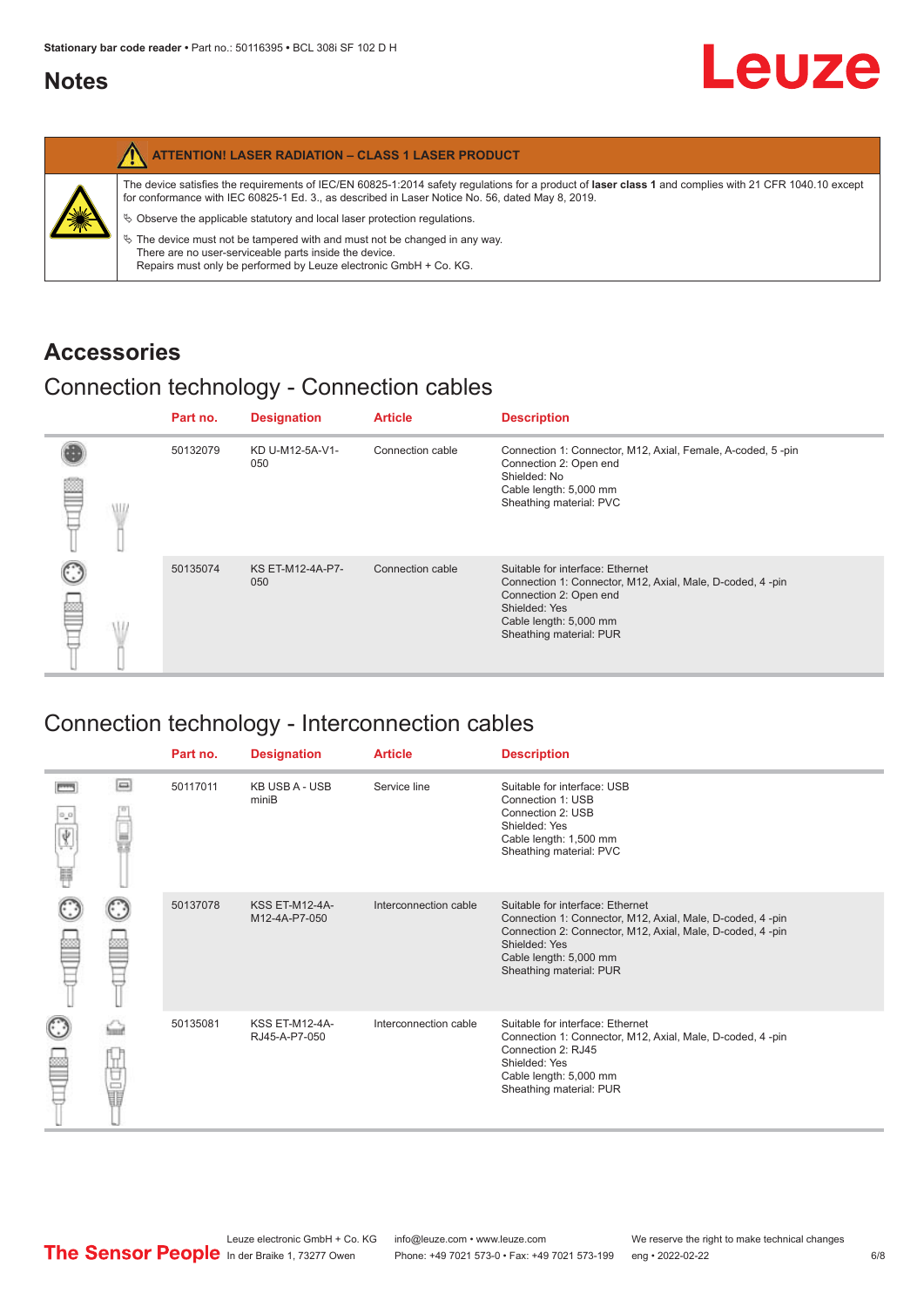## Leuze

#### **Accessories**

## Connection technology - Connection boxes

| Part no.   | <b>Designation</b> | <b>Article</b>  | <b>Description</b>                                                                                                                               |
|------------|--------------------|-----------------|--------------------------------------------------------------------------------------------------------------------------------------------------|
| 50131255 * | ME 308 103         | Connection unit | Suitable for: BCL 308i<br>Suitable for interface: Ethernet<br>Number of connections: 4 Piece(s)<br>Connection: Cable with connector, M12, 900 mm |
| 50131254 * | ME 308 104         | Connection unit | Suitable for: BCL 308i<br>Suitable for interface: Ethernet<br>Number of connections: 5 Piece(s)<br>Connection: Cable with connector, M12, 900 mm |
| 50116466 * | <b>MK 308</b>      | Connection unit | Suitable for: BCL 308i<br>Suitable for interface: Ethernet<br>Number of connections: 4 Piece(s)<br>Connection: Terminal                          |
| 50114823 * | <b>MS 308</b>      | Connection unit | Suitable for: BCL 308i<br>Suitable for interface: Ethernet<br>Number of connections: 4 Piece(s)<br>Connection: Connector, M12                    |

\* Necessary accessories, please order separately

### Mounting technology - Mounting brackets

|        | Part no. | <b>Designation</b> | <b>Article</b>  | <b>Description</b>                                                                                                                                                                            |
|--------|----------|--------------------|-----------------|-----------------------------------------------------------------------------------------------------------------------------------------------------------------------------------------------|
| $\sim$ | 50121433 | BT 300 W           | Mounting device | Design of mounting device: Angle, L-shape<br>Fastening, at system: Through-hole mounting<br>Mounting bracket, at device: Screw type<br>Type of mounting device: Adjustable<br>Material: Metal |

### Mounting technology - Rod mounts

| Part no. | <b>Designation</b> | <b>Article</b>  | <b>Description</b>                                                                                                                                                                                                                                                |
|----------|--------------------|-----------------|-------------------------------------------------------------------------------------------------------------------------------------------------------------------------------------------------------------------------------------------------------------------|
| 50121435 | $BT 56 - 1$        | Mounting device | Functions: Static applications<br>Design of mounting device: Mounting system<br>Fastening, at system: For 12 mm rod, For 14 mm rod, For 16 mm rod<br>Mounting bracket, at device: Clampable<br>Material: Metal<br>Tightening torque of the clamping jaws: $8 N·m$ |

### Mounting technology - Other

| Part no. | <b>Designation</b> | <b>Article</b>  | <b>Description</b>                                                                                                                                 |
|----------|--------------------|-----------------|----------------------------------------------------------------------------------------------------------------------------------------------------|
| 50124941 | <b>BTU 0300M-W</b> | Mounting device | Fastening, at system: Through-hole mounting<br>Mounting bracket, at device: Clampable, Groove mounting, Suited for M4<br>screws<br>Material: Metal |